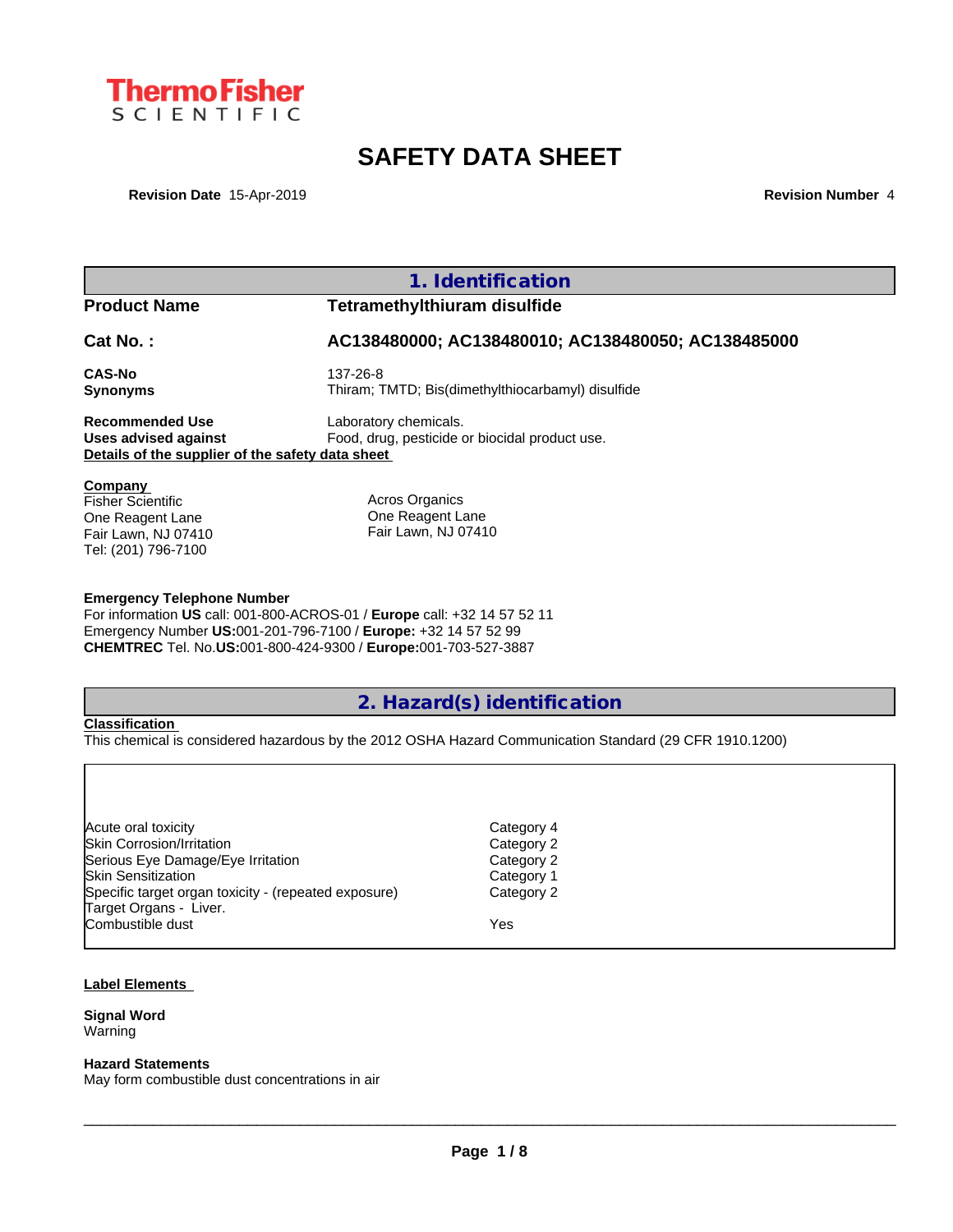Harmful if swallowed Causes skin irritation Causes serious eye irritation May cause an allergic skin reaction May cause damage to organs through prolonged or repeated exposure



# **Precautionary Statements**

### **Prevention**

Wash face, hands and any exposed skin thoroughly after handling Do not eat, drink or smoke when using this product Wear protective gloves/protective clothing/eye protection/face protection Contaminated work clothing should not be allowed out of the workplace

Do not breathe dust/fume/gas/mist/vapors/spray

### **Response**

Get medical attention/advice if you feel unwell

#### **Skin**

IF ON SKIN: Wash with plenty of soap and water

Take off contaminated clothing and wash before reuse

If skin irritation or rash occurs: Get medical advice/attention

#### **Eyes**

IF IN EYES: Rinse cautiously with water for several minutes. Remove contact lenses, if present and easy to do. Continue rinsing If eye irritation persists: Get medical advice/attention

#### **Ingestion**

IF SWALLOWED: Call a POISON CENTER or doctor/physician if you feel unwell

## Rinse mouth

**Storage**

Store in a well-ventilated place. Keep container tightly closed

#### **Disposal**

Dispose of contents/container to an approved waste disposal plant

#### **Hazards not otherwise classified (HNOC)**

Very toxic to aquatic life with long lasting effects

# **3. Composition/Information on Ingredients**

| Component           |                    | <b>CAS-No</b>                                                                                                                   | Weight % |  |  |
|---------------------|--------------------|---------------------------------------------------------------------------------------------------------------------------------|----------|--|--|
| Thiram              |                    | 137-26-8                                                                                                                        | 97       |  |  |
|                     |                    |                                                                                                                                 |          |  |  |
|                     |                    | 4. First-aid measures                                                                                                           |          |  |  |
| <b>Eye Contact</b>  | medical attention. | Rinse immediately with plenty of water, also under the eyelids, for at least 15 minutes. Get                                    |          |  |  |
| <b>Skin Contact</b> |                    | Wash off immediately with soap and plenty of water while removing all contaminated<br>clothes and shoes. Get medical attention. |          |  |  |
| <b>Inhalation</b>   |                    | Remove from exposure, lie down. Remove to fresh air. If not breathing, give artificial<br>respiration. Get medical attention.   |          |  |  |
| <b>Ingestion</b>    |                    | Clean mouth with water. Get medical attention.                                                                                  |          |  |  |
|                     |                    |                                                                                                                                 |          |  |  |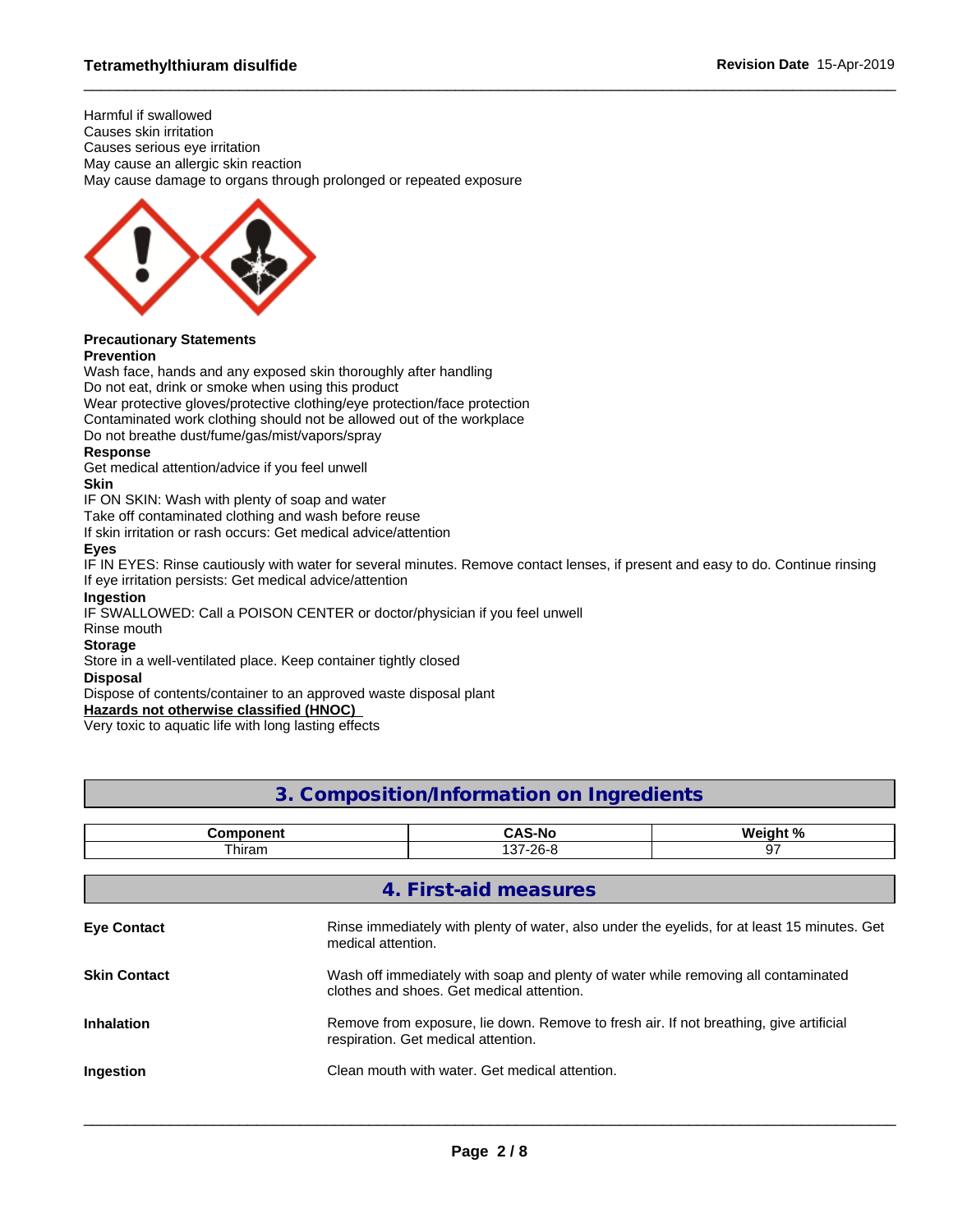| Most important symptoms and<br>effects                                                                                                                                                                    | May cause allergic skin reaction. Symptoms of allergic reaction may include rash, itching,<br>swelling, trouble breathing, tingling of the hands and feet, dizziness, lightheadedness, chest<br>pain, muscle pain or flushing |                                                                                                                                                                                                                                      |                                                                                           |  |  |  |  |
|-----------------------------------------------------------------------------------------------------------------------------------------------------------------------------------------------------------|-------------------------------------------------------------------------------------------------------------------------------------------------------------------------------------------------------------------------------|--------------------------------------------------------------------------------------------------------------------------------------------------------------------------------------------------------------------------------------|-------------------------------------------------------------------------------------------|--|--|--|--|
| <b>Notes to Physician</b>                                                                                                                                                                                 | Treat symptomatically                                                                                                                                                                                                         |                                                                                                                                                                                                                                      |                                                                                           |  |  |  |  |
|                                                                                                                                                                                                           | 5. Fire-fighting measures                                                                                                                                                                                                     |                                                                                                                                                                                                                                      |                                                                                           |  |  |  |  |
|                                                                                                                                                                                                           |                                                                                                                                                                                                                               |                                                                                                                                                                                                                                      |                                                                                           |  |  |  |  |
| <b>Suitable Extinguishing Media</b>                                                                                                                                                                       |                                                                                                                                                                                                                               | Water spray. Carbon dioxide (CO <sub>2</sub> ). Dry chemical. Chemical foam.                                                                                                                                                         |                                                                                           |  |  |  |  |
| <b>Unsuitable Extinguishing Media</b>                                                                                                                                                                     | No information available                                                                                                                                                                                                      |                                                                                                                                                                                                                                      |                                                                                           |  |  |  |  |
| <b>Flash Point</b><br>Method -                                                                                                                                                                            | No information available<br>No information available                                                                                                                                                                          |                                                                                                                                                                                                                                      |                                                                                           |  |  |  |  |
| <b>Autoignition Temperature</b><br><b>Explosion Limits</b>                                                                                                                                                | No information available                                                                                                                                                                                                      |                                                                                                                                                                                                                                      |                                                                                           |  |  |  |  |
| Upper<br>Lower                                                                                                                                                                                            | No data available<br>No data available                                                                                                                                                                                        |                                                                                                                                                                                                                                      |                                                                                           |  |  |  |  |
| Sensitivity to Mechanical Impact No information available<br><b>Sensitivity to Static Discharge</b>                                                                                                       | No information available                                                                                                                                                                                                      |                                                                                                                                                                                                                                      |                                                                                           |  |  |  |  |
| <b>Specific Hazards Arising from the Chemical</b><br>Fine dust dispersed in air may ignite. Do not allow run-off from fire-fighting to enter drains or water courses.                                     |                                                                                                                                                                                                                               |                                                                                                                                                                                                                                      |                                                                                           |  |  |  |  |
| <b>Protective Equipment and Precautions for Firefighters</b><br>As in any fire, wear self-contained breathing apparatus pressure-demand, MSHA/NIOSH (approved or equivalent) and full<br>protective gear. |                                                                                                                                                                                                                               |                                                                                                                                                                                                                                      |                                                                                           |  |  |  |  |
| <u>NFPA</u><br>Health<br>2                                                                                                                                                                                | <b>Flammability</b><br>1                                                                                                                                                                                                      | <b>Instability</b><br>0                                                                                                                                                                                                              | <b>Physical hazards</b><br>N/A                                                            |  |  |  |  |
|                                                                                                                                                                                                           | 6. Accidental release measures                                                                                                                                                                                                |                                                                                                                                                                                                                                      |                                                                                           |  |  |  |  |
| <b>Personal Precautions</b><br><b>Environmental Precautions</b>                                                                                                                                           |                                                                                                                                                                                                                               | Ensure adequate ventilation. Use personal protective equipment as required.<br>Do not flush into surface water or sanitary sewer system. Do not allow material to<br>should be advised if significant spillages cannot be contained. | contaminate ground water system. Prevent product from entering drains. Local authorities  |  |  |  |  |
| Methods for Containment and Clean Avoid dust formation. Sweep up and shovel into suitable containers for disposal. Do not let<br>Up                                                                       | this chemical enter the environment.                                                                                                                                                                                          |                                                                                                                                                                                                                                      |                                                                                           |  |  |  |  |
|                                                                                                                                                                                                           | 7. Handling and storage                                                                                                                                                                                                       |                                                                                                                                                                                                                                      |                                                                                           |  |  |  |  |
| <b>Handling</b>                                                                                                                                                                                           | seek immediate medical assistance.                                                                                                                                                                                            |                                                                                                                                                                                                                                      | Avoid contact with skin and eyes. Do not breathe dust. Do not ingest. If swallowed then   |  |  |  |  |
| <b>Storage</b>                                                                                                                                                                                            |                                                                                                                                                                                                                               | label for specific storage temperature requirement. Keep container tightly closed.                                                                                                                                                   | Keep in a dry, cool and well-ventilated place. Refer product specification and/or product |  |  |  |  |
|                                                                                                                                                                                                           | 8. Exposure controls / personal protection                                                                                                                                                                                    |                                                                                                                                                                                                                                      |                                                                                           |  |  |  |  |
| <b>Exposure Guidelines</b>                                                                                                                                                                                |                                                                                                                                                                                                                               |                                                                                                                                                                                                                                      |                                                                                           |  |  |  |  |

| Component | <b>ACGIH TLV</b>              | <b>OSHA PEL</b>                                           | <b>NIOSH IDLH</b>                                     | <b>Mexico OEL (TWA)</b>       |
|-----------|-------------------------------|-----------------------------------------------------------|-------------------------------------------------------|-------------------------------|
| Thiram    | TWA: $0.05$ mg/m <sup>3</sup> | TWA: 5 ma/m $^3$<br>, Vacated)<br>TWA: $5 \text{ ma/m}^3$ | IDLH: $100 \text{ mg/m}^3$<br>TWA: $5 \text{ ma/m}^3$ | TWA: $0.05$ ma/m <sup>3</sup> |
|           |                               |                                                           |                                                       |                               |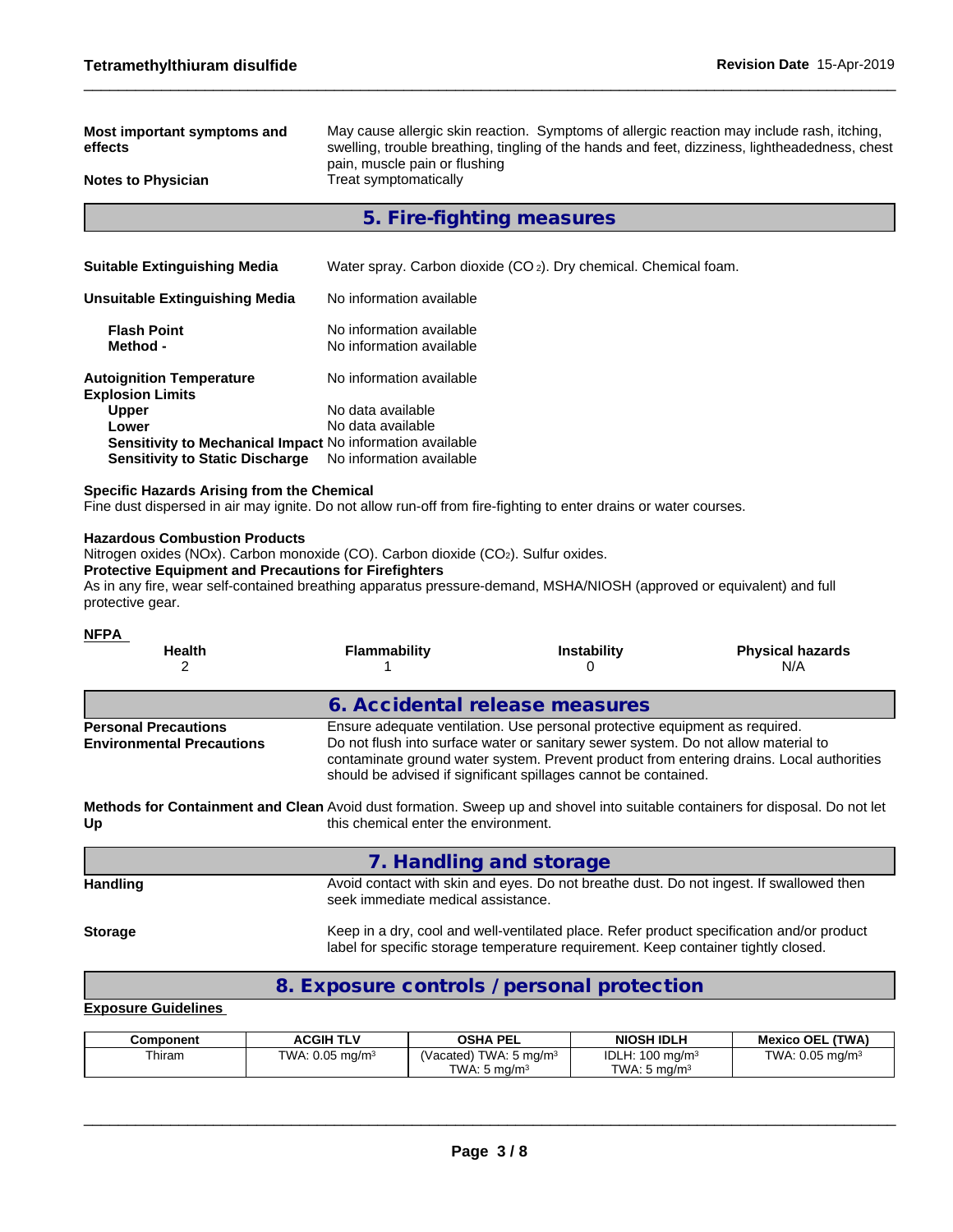#### *Legend*

*ACGIH - American Conference of Governmental Industrial Hygienists OSHA - Occupational Safety and Health Administration NIOSH IDLH: NIOSH - National Institute for Occupational Safety and Health*

| <b>Engineering Measures</b>          | Ensure adequate ventilation, especially in confined areas. Ensure that eyewash stations<br>and safety showers are close to the workstation location.                                                                                                    |  |  |
|--------------------------------------|---------------------------------------------------------------------------------------------------------------------------------------------------------------------------------------------------------------------------------------------------------|--|--|
| <b>Personal Protective Equipment</b> |                                                                                                                                                                                                                                                         |  |  |
| <b>Eye/face Protection</b>           | Wear appropriate protective eyeglasses or chemical safety goggles as described by<br>OSHA's eye and face protection regulations in 29 CFR 1910.133 or European Standard<br>EN166.                                                                       |  |  |
| Skin and body protection             | Wear appropriate protective gloves and clothing to prevent skin exposure.                                                                                                                                                                               |  |  |
| <b>Respiratory Protection</b>        | Follow the OSHA respirator regulations found in 29 CFR 1910.134 or European Standard<br>EN 149. Use a NIOSH/MSHA or European Standard EN 149 approved respirator if<br>exposure limits are exceeded or if irritation or other symptoms are experienced. |  |  |
| <b>Hygiene Measures</b>              | Handle in accordance with good industrial hygiene and safety practice.                                                                                                                                                                                  |  |  |

**9. Physical and chemical properties**

| <b>Physical State</b>                         | Powder Solid                                     |
|-----------------------------------------------|--------------------------------------------------|
| Appearance                                    | White                                            |
| Odor                                          | Strong                                           |
| <b>Odor Threshold</b>                         | No information available                         |
| рH                                            | No information available                         |
| <b>Melting Point/Range</b>                    | > 145 °C / 293 °F                                |
| <b>Boiling Point/Range</b>                    | 129 °C / 264.2 °F @ 20 mmHg                      |
| <b>Flash Point</b>                            | No information available                         |
| <b>Evaporation Rate</b>                       | Not applicable                                   |
| Flammability (solid,gas)                      | No information available                         |
| <b>Flammability or explosive limits</b>       |                                                  |
| <b>Upper</b>                                  | No data available                                |
| Lower                                         | No data available                                |
| <b>Vapor Pressure</b>                         | negligible                                       |
| <b>Vapor Density</b>                          | Not applicable                                   |
| <b>Specific Gravity</b>                       | 1.29 @ 20°C                                      |
| <b>Solubility</b>                             | No information available                         |
| <b>Partition coefficient; n-octanol/water</b> | No data available                                |
| <b>Autoignition Temperature</b>               | No information available                         |
| <b>Decomposition Temperature</b>              | No information available                         |
| <b>Viscosity</b>                              | Not applicable                                   |
| <b>Molecular Formula</b>                      | C6 H <sub>12</sub> N <sub>2</sub> S <sub>4</sub> |
| <b>Molecular Weight</b>                       | 240.41                                           |

# **10. Stability and reactivity**

| <b>Reactive Hazard</b>     | None known, based on information available     |
|----------------------------|------------------------------------------------|
| <b>Stability</b>           | Stable under normal conditions.                |
| <b>Conditions to Avoid</b> | Incompatible products.                         |
| Incompatible Materials     | Acids, Strong oxidizing agents, Reducing Agent |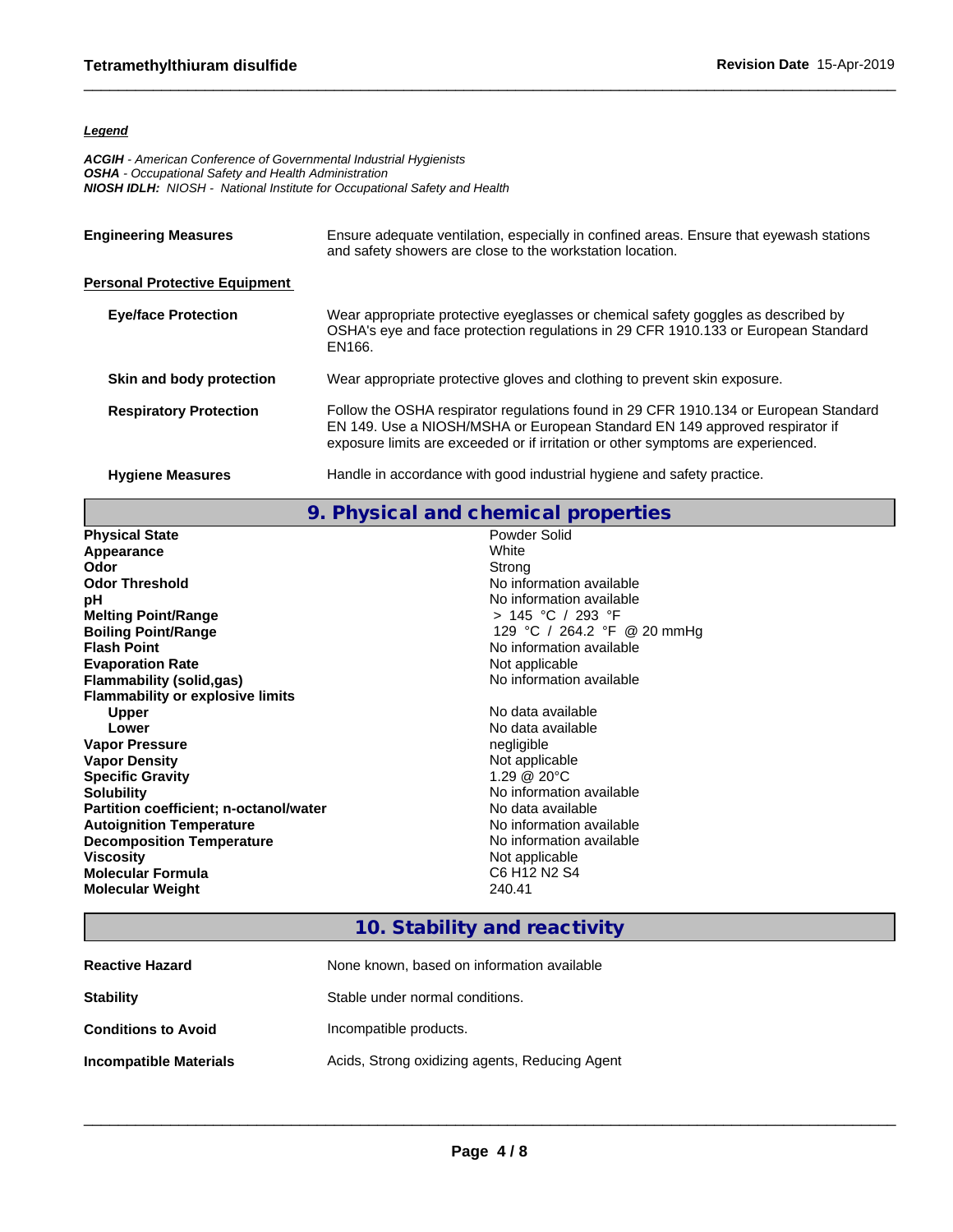**Hazardous Decomposition Products** Nitrogen oxides (NOx), Carbon monoxide (CO), Carbon dioxide (CO2), Sulfur oxides

**Hazardous Polymerization** No information available.

Hazardous Reactions **None under normal processing**.

**11. Toxicological information**

**Acute Toxicity**

#### **Product Information**

| <b>Component Information</b>                                                               |               |                                         |            |                                                                                          |             |                                          |
|--------------------------------------------------------------------------------------------|---------------|-----------------------------------------|------------|------------------------------------------------------------------------------------------|-------------|------------------------------------------|
| <b>Component</b>                                                                           |               | LD50 Oral                               |            | <b>LD50 Dermal</b>                                                                       |             | <b>LC50 Inhalation</b>                   |
| Thiram                                                                                     |               | $LD50 = 1080$ mg/kg (Rat)               |            | $LD50 > 7940$ mg/kg (Rabbit)                                                             |             | $LC50 = 500$ mg/m <sup>3</sup> (Rat) 4 h |
| <b>Toxicologically Synergistic</b><br><b>Products</b>                                      |               | No information available                |            |                                                                                          |             |                                          |
| Delayed and immediate effects as well as chronic effects from short and long-term exposure |               |                                         |            |                                                                                          |             |                                          |
| <b>Irritation</b>                                                                          |               | No information available                |            |                                                                                          |             |                                          |
| <b>Sensitization</b>                                                                       |               | May cause sensitization by skin contact |            |                                                                                          |             |                                          |
| Carcinogenicity                                                                            |               |                                         |            | The table below indicates whether each agency has listed any ingredient as a carcinogen. |             |                                          |
| Component                                                                                  | <b>CAS-No</b> | <b>IARC</b>                             | <b>NTP</b> | <b>ACGIH</b>                                                                             | <b>OSHA</b> | Mexico                                   |
| Thiram                                                                                     | 137-26-8      | Not listed                              | Not listed | Not listed                                                                               | Not listed  | Not listed                               |

**Mutagenic Effects** Ames test: positive. **Reproductive Effects** No information available. **Developmental Effects** No information available. **Teratogenicity** No information available. **STOT** - **single exposure** None known **STOT - repeated exposure** Liver **Aspiration hazard** No information available **Symptoms / effects,both acute and** Symptoms of allergic reaction may include rash, itching, swelling, trouble breathing, tingling **delayed** of the hands and feet, dizziness, lightheadedness, chest pain, muscle pain or flushing

#### **Endocrine Disruptor Information**

| Component                                                                                      | <b>EU - Endocrine Disrupters</b><br><b>Candidate List</b> | <b>EU - Endocrine Disruptors -</b><br><b>Evaluated Substances</b> | Japan - Endocrine Disruptor<br><b>Information</b> |  |  |
|------------------------------------------------------------------------------------------------|-----------------------------------------------------------|-------------------------------------------------------------------|---------------------------------------------------|--|--|
| Thiram                                                                                         | Group I Chemical                                          | High Exposure Concern                                             | Not applicable                                    |  |  |
| The toxicological properties have not been fully investigated.<br><b>Other Adverse Effects</b> |                                                           |                                                                   |                                                   |  |  |

# **12. Ecological information**

#### **Ecotoxicity**

The product contains following substances which are hazardous for the environment. Very toxic to aquatic organisms, may cause long-term adverse effects in the aquatic environment.

| Component | <b>Freshwater Algae</b> | <b>Freshwater Fish</b>        | <b>Microtox</b> | Water Flea               |
|-----------|-------------------------|-------------------------------|-----------------|--------------------------|
| Thiram    | $EC50: < 0.1$ mg/L, 96h | LC50: 0.0491 - 0.0611 nM,     | Not listed      | $EC50: = 0.21$ mg/L, 48h |
|           | (Desmodesmus            | 96h semi-static (Pimephales)  |                 | (Daphnia magna)          |
|           | subspicatus)            | promelas)                     |                 |                          |
|           |                         | $LC50: = 0.0003$ mg/L, 96h    |                 |                          |
|           |                         | semi-static (Cyprinus carpio) |                 |                          |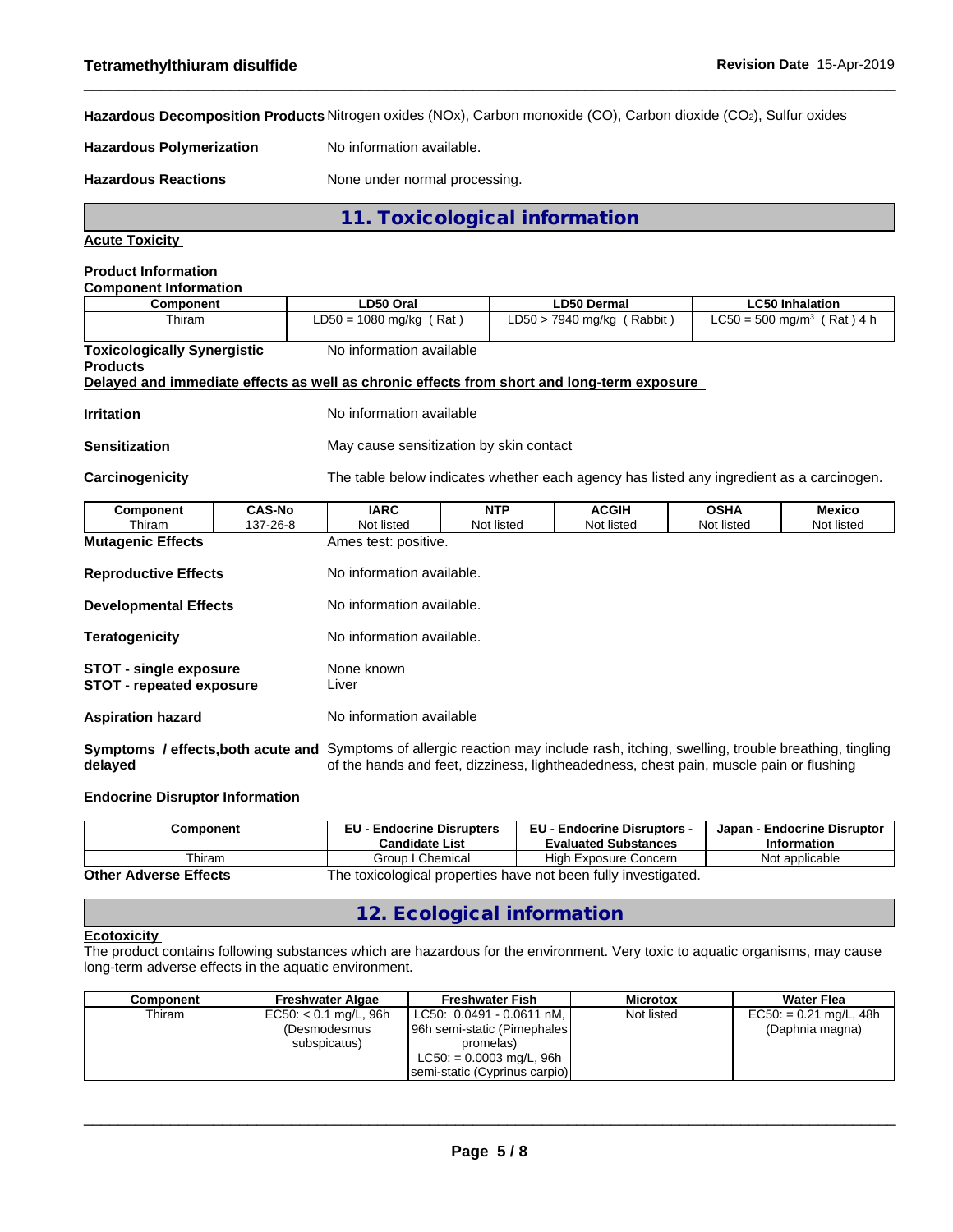|  | LC50: 0.090 - 0.170 mg/L,      |  |
|--|--------------------------------|--|
|  | 96h static (Oncorhynchus       |  |
|  | mykiss)                        |  |
|  | LC50: 0.00024 - 0.00028        |  |
|  | mg/L, 96h semi-static          |  |
|  | (Oncorhynchus mykiss)          |  |
|  | $LC50: = 0.048$ mg/L, 96h      |  |
|  | (Oncorhynchus mykiss)          |  |
|  | LC50: 0.034 - 0.05005          |  |
|  | mg/L, 96h static (Lepomis      |  |
|  | macrochirus)                   |  |
|  | $LC50: = 0.13$ mg/L, 96h       |  |
|  | (Lepomis macrochirus)          |  |
|  | LC50: 0.22 - 0.33 mg/L, 96h    |  |
|  | semi-static (Poecilia          |  |
|  | reticulata)                    |  |
|  | $LC50: = 1.2$ mg/L, 96h static |  |
|  | (Leuciscus idus)               |  |
|  | $LC50: = 0.27$ mg/L, 96h       |  |
|  | (Pimephales promelas)          |  |
|  |                                |  |

**Persistence and Degradability** Persistence is unlikely

**Bioaccumulation/ Accumulation** No information available.

**Mobility Mobility** . Will likely be mobile in the environment due to its water solubility.

|         | loc<br>יירי |
|---------|-------------|
| j       | $-$         |
| . hiram |             |

## **13. Disposal considerations**

**Waste Disposal Methods** Chemical waste generators must determine whether a discarded chemical is classified as a hazardous waste. Chemical waste generators must also consult local, regional, and national hazardous waste regulations to ensure complete and accurate classification.

| こomponent                      | Wastes<br>ore<br>.<br>Series<br>י ש<br>nun, | Wastes<br>RCR <sub>∤</sub><br>$\sim$<br>JU 165 |
|--------------------------------|---------------------------------------------|------------------------------------------------|
| 107.000<br>- hiram<br>I37-26-8 | U244                                        |                                                |

## **14. Transport information**

| <b>DOT</b>                  |                               |
|-----------------------------|-------------------------------|
| UN-No                       | UN2811                        |
| <b>Proper Shipping Name</b> | TOXIC SOLIDS, ORGANIC, N.O.S. |
| <b>Technical Name</b>       | Thiram                        |
| <b>Hazard Class</b>         | 6.1                           |
| <b>Packing Group</b>        | Ш                             |
| TDG                         |                               |
| UN-No                       | UN2811                        |
| <b>Proper Shipping Name</b> | Toxic solid, organic, n.o.s.  |
| <b>Hazard Class</b>         | 6.1                           |
| <b>Packing Group</b>        | Ш                             |
| <b>IATA</b>                 |                               |
| UN-No                       | <b>UN2811</b>                 |
| <b>Proper Shipping Name</b> | Toxic solid, organic, n.o.s.  |
| <b>Hazard Class</b>         | 6.1                           |
| <b>Packing Group</b>        | Ш                             |
| <b>IMDG/IMO</b>             |                               |
| UN-No                       | UN2811                        |
| <b>Proper Shipping Name</b> | Toxic solid, organic, n.o.s.  |
| <b>Hazard Class</b>         | 6.1                           |
| <b>Packing Group</b>        | Ш                             |
|                             | 15. Regulatory information    |
|                             |                               |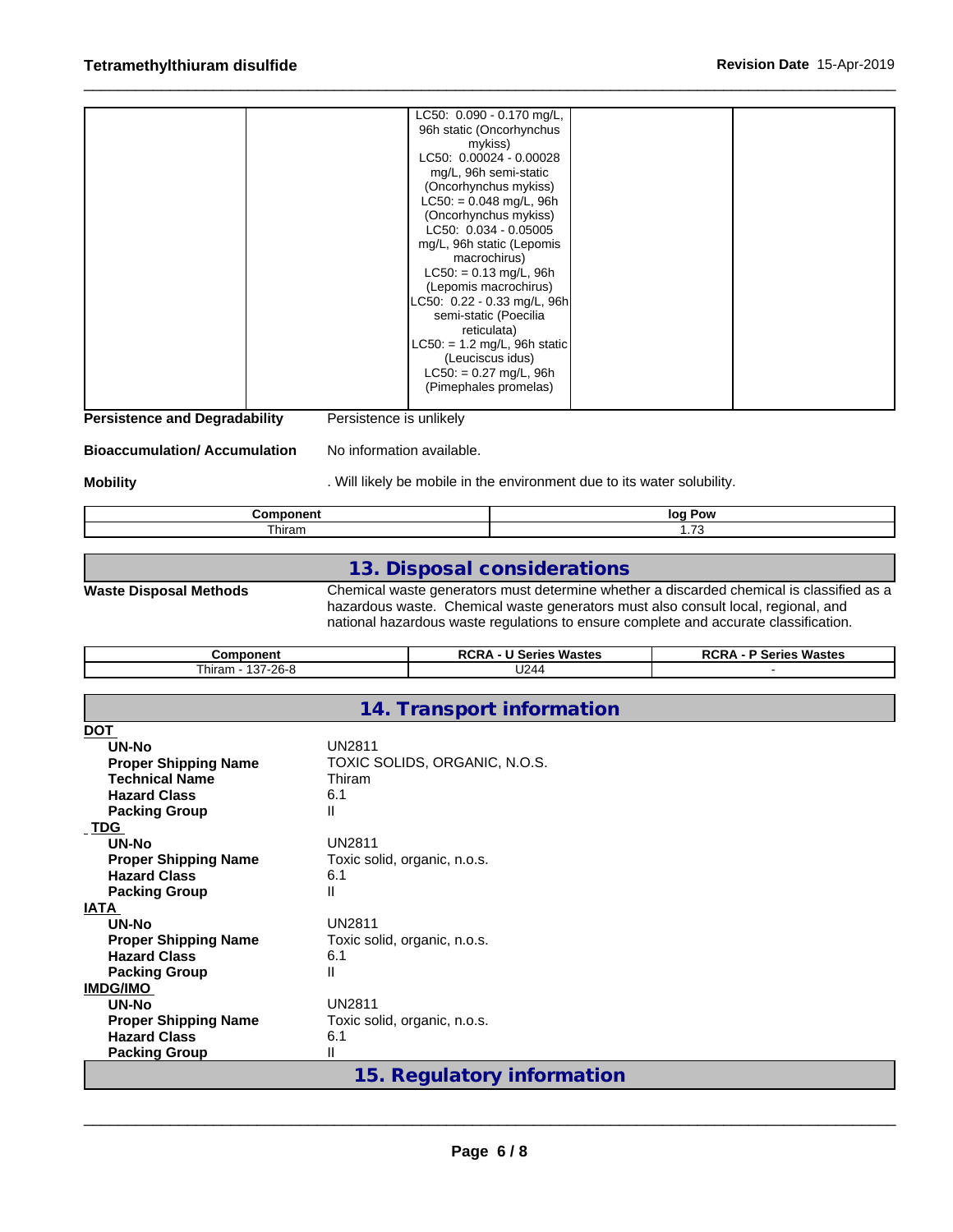#### **United States of America Inventory**

| Component | <b>CAS-No</b> | <b>TSCA</b> | TOO AL<br>Inventory notification -<br>อษย<br><b>Active/Inactive</b> | <b>TSCA</b><br>A - EPA Regulatory '<br>Flags |
|-----------|---------------|-------------|---------------------------------------------------------------------|----------------------------------------------|
| ⊺hiram    | 137-26-8      |             | <b>CTIVE</b><br>AUITE                                               |                                              |

**Legend:**

**TSCA** - Toxic Substances Control Act, (40 CFR Part 710)

X - Listed

'-' - Not Listed

**TSCA 12(b)** - Notices of Export Not applicable

#### **International Inventories**

Canada (DSL/NDSL), Europe (EINECS/ELINCS/NLP), Philippines (PICCS), Japan (ENCS), Australia (AICS), China (IECSC), Korea (ECL).

| Component | <b>AS-No</b>                      | <b>DSL</b> | <b>NDSL</b> | <b>EINECS</b>                     | <b>PICCS</b> | <b>ENCS</b> | <b>AICS</b> | <b>IEOCO</b><br>:656 | $\mathbf{v}$<br><b>NEVL</b> |
|-----------|-----------------------------------|------------|-------------|-----------------------------------|--------------|-------------|-------------|----------------------|-----------------------------|
| ⊺hiram    | nn n<br>$\sim$<br>∠o-⁄<br>л.<br>U |            |             | -286-2<br>$\Omega$<br>∠∪<br>LUU L |              |             |             |                      | 00000<br>I∕F<br>↖∟<br>טטטט∽ |

#### **U.S. Federal Regulations**

#### **SARA 313**

| omponent | <b>CAS-No</b>  | Weight % | <b>SARA</b><br>242<br><b>Threshold</b><br>Values<br>-70 |  |
|----------|----------------|----------|---------------------------------------------------------|--|
| hiram    | $.37 - 26 - F$ |          | $\cdot\cdot\cdot$                                       |  |

| SARA 311/312 Hazard Categories | See section 2 for more information |
|--------------------------------|------------------------------------|
|                                |                                    |

| <b>CWA (Clean Water Act)</b>                                          | Not applicable |
|-----------------------------------------------------------------------|----------------|
| <b>Clean Air Act</b>                                                  | Not applicable |
| <b>OSHA</b> - Occupational Safety and<br><b>Health Administration</b> | Not applicable |

**CERCLA** This material, as supplied, contains one or more substances regulated as a hazardous substance under the Comprehensive Environmental Response Compensation and Liability Act (CERCLA) (40 CFR 302)

| hmponent?<br>∟omi                | <b>Hazardous Substances RQs</b>                              | <b>EHS RQs</b><br>CERC |
|----------------------------------|--------------------------------------------------------------|------------------------|
| `hiram                           | 0 <sub>lb</sub>                                              |                        |
| $0.025$ and a $0.025$ and $0.07$ | This product does not contain only Dreposition OF shoppingle |                        |

**California Proposition 65** This product does not contain any Proposition 65 chemicals.

#### **U.S. State Right-to-Know**

#### **Regulations**

|         | <b>Ahueatte</b><br>ша<br><b>Javillovito</b> | <b>Jersey</b><br><b>New</b> | э.<br>פשו<br>vanıa<br>ишэ | <b>Illinois</b> | -----<br><b>island</b><br>oac<br>RN |
|---------|---------------------------------------------|-----------------------------|---------------------------|-----------------|-------------------------------------|
| . hıran | . .                                         |                             |                           |                 |                                     |

| U.S. Department of Transportation              |                                                  |
|------------------------------------------------|--------------------------------------------------|
| Reportable Quantity (RQ):                      | N                                                |
| <b>DOT Marine Pollutant</b>                    | N                                                |
| DOT Severe Marine Pollutant                    | N                                                |
| U.S. Department of Homeland<br><b>Security</b> | This product does not contain any DHS chemicals. |
|                                                |                                                  |
| <b>Other International Regulations</b>         |                                                  |

**Mexico - Grade** No information available